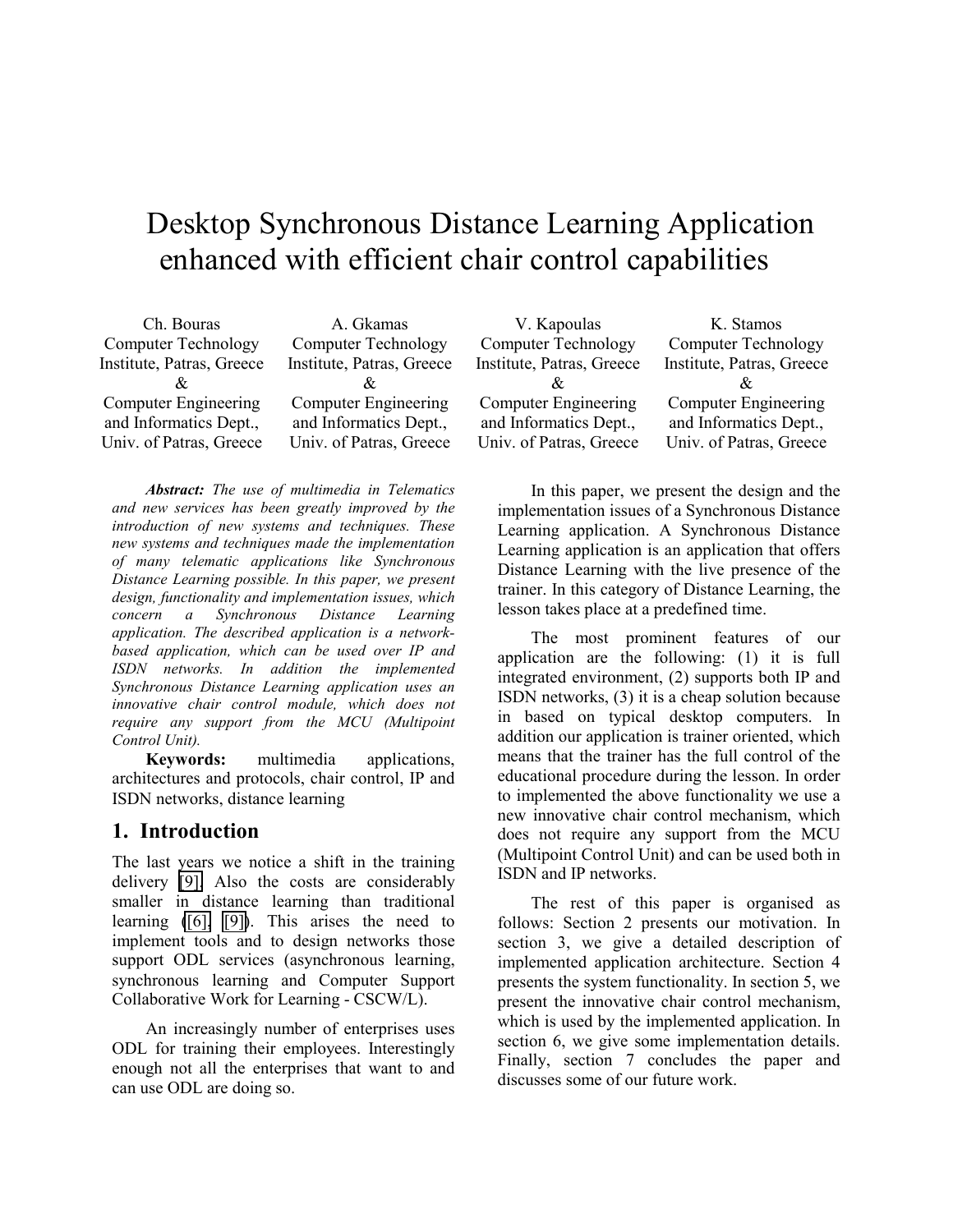## **2. Motivation**

A Distance Learning environment combines various instructional scenarios such as collaborative learning and education with or without the live presence of the trainer. In this paper we present the design and the implementation of a Synchronous Distance Learning application. The trainees attend the lesson, listen to the trainer and have the ability to interrupt the flow of the lesson in order to submit a question. The trainer has all the necessary authority to control the flow of the lesson (like as in a conventional lesson). For saving network resources, every participant can see only one video every time (the Trainer, or a trainee that submits a question), Someone can find more information about Distance Learning technology and applications on [\[2\]](#page-6-0) and [\[4\].](#page-6-0)

To form a Synchronous Distance Learning application, a number of nodes, including multimedia desktop computers must participate over a distributed computing environment. In order to realize a Synchronous Distance Learning application, someone must implement not only tools for the presentation of the education material, but also a lesson control mechanism. The subject of conference control mechanisms has engaged researches all over the world ([\[6\],](#page-6-0) [\[7\],](#page-6-0) [\[9\]\)](#page-6-0). The lesson control mechanism must not only offer capabilities for the control of the conference like creating a lesson, adding or removing users form a lesson, but must also offer capabilities for the control of the educational procedure, like floor control capability. During a Synchronous Distance Learning session, one user, the trainer, must have the full control of the lesson's flow. Typical tele-conferencing tools regard all users equal, something that is not desired to a Synchronous Distance Learning application. Therefore, typical tele-conferencing tools are not suitable for Synchronous Distance Learning applications.

We decide to implement a new Synchronous Distance Learning application in order to overcome the limitations of that the current Synchronous Distance Learning applications introduce in to the Greek users. None of the international available Synchronous Distance Learning applications offer a GUI (Graphical

User Interface) in Greek language, which is an important limitation, having in mind that ODL services in Greece targeting mainly in to SME environments where the knowledge of English language is not mandatory.

In addition today in the market there is not a chair control solution, which can be used in all the network environments (ISDN and IP) independently of the equipment, which is used. In ISDN networks (and H.320 videoconference), the H.243 chair control standard exits but not all the available MCU in the market support H.243. In IP networks (and H.323 videoconference) there is not a wide acceptable standard for chair control and each MCU developer uses its own proprietary (in most cases web based) mechanism for chair control. In order to overcome the above limitation, the implemented application uses an innovative chair control module (integrated to the application), which does not require any support from the MCU and runs in all MCUs independently of the proprietary chair control mechanism.

## **3. System Architecture**

The Synchronous Distance Learning services have to be supported by a suitable network infrastructure. This network infrastructure has to satisfy some requirements i.e.

- $\triangleright$  It should cover a wide geographical area. The general network architecture is based on the public ISDN network and IP networks. Notice that this is in accordance with the practice applied by many enterprises that used the ISDN or IP networks to implement ODL.
- $\triangleright$  It should support both telephony and computer networking. Various nodes are interconnected using the network. These are either trainees' or trainers' nodes or supporting nodes.
- $\triangleright$  It should not be expensive to use. The supporting nodes contain the necessary equipment and server software in order to provide the services to the trainees (typically a MCU, a router with a Primary Rate Interface ISDN card, an enterprise server, server software etc.)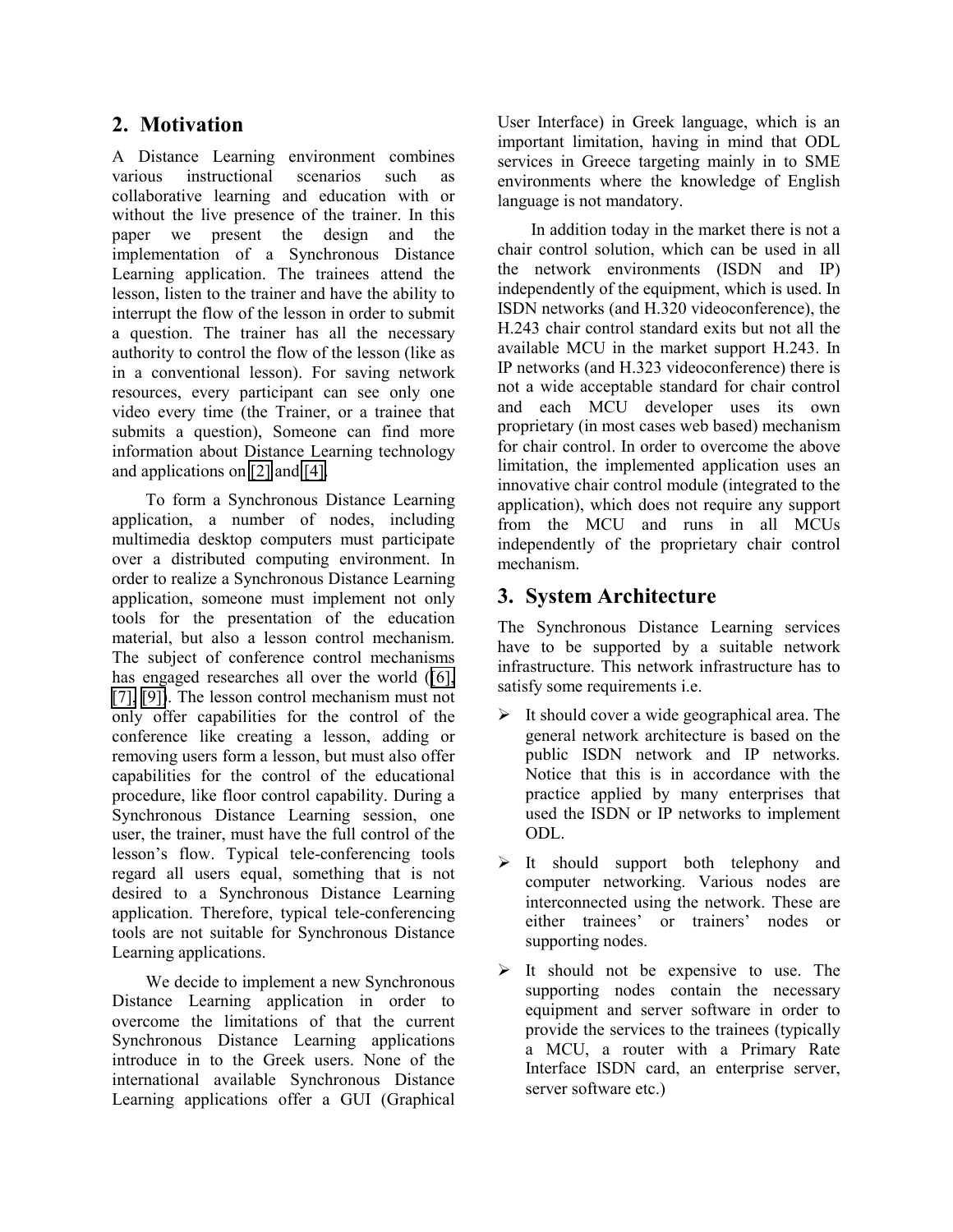We implement such a Synchronous Distance Learning services, which is based on the public ISDN network infrastructure. It consists of a few central nodes (i.e. representing enterprises' premises) and several remote nodes representing the trainees and the trainer. The network architecture is shown in Figure 1.



**Figure 1: Network architecture** 

The central nodes are equipped with an ISDN PBX, an enterprise server (including all the necessary software packages), and a router. These nodes are connected to the public ISDN network via a few (one or two) Primary Rate Interface (PRI) ISDN links and the router is connected to the Internet. One of the central nodes is also equipped with an MCU.

If the Synchronous Distance Learning services offered using the ISDN services the central site uses MCU to interconnect the users. On the other hand if the ODL services offered using TCP/IP services and the participant connect either through the Internet or directly to the central site (in this case the central site acts like an Internet Service Provider (ISP)).

The trainees' nodes are equipped with a personal computer (equipped with all the necessary network communication hardware and the implemented Synchronous Distance Learning application). These nodes are connected to the public ISDN network via one or three Basic Rate Interface (BRI) ISDN links.

The proposed architecture follows the following standards: H.320 for audio and visual communication over ISDN networks, H.323 for audio and visual communication over packet (TCP-IP) networks, T.120 for data and application sharing.

The application that we implemented (and acts as client) characterized by ease of use and simplicity. The implemented application can be used for Synchronous Distance Learning over ISDN and packet networks. The server applications characterized by reliability, high performance and support large number of users. In the following paragraph we present the functionalities of the implemented Synchronous Distance Learning system.

## **4. System Functionality**

The implemented Synchronous Distance Learning application had as target to provide a user friendly service to its users. In the following of this paragraph, we initially present the basic functionality of the implemented application and then we present the advance functionality. The basic functionality of the implemented applications consists of the necessary functionality in order to simulate the traditional classroom. The advance functionality has as target to enhance the Learning procedure and provide a user friendly and high quality service to the end user.

#### **4.1. Basic Functionality**

Through this basic functionality the conditions of a typical classroom are simulated. Basic Services include:

- $\triangleright$  Transmission of Multimedia data (audio video). Transmission of audio and video covers the necessity for audio and visual contact between the trainer and the trainees during Synchronous Distance Learning. During Synchronous Distance Learning, video and more importantly audio are the dominant communication means.
- Whiteboard service: Whiteboard simulates the normal whiteboard that exists inside most classrooms. The various participants can project electronic slides on the Whiteboard, create all sorts of shapes and generally present their thoughts.
- Eive demonstration of educational material: The Data and Application Sharing service helps to expand the educational procedure, since the participants can share applications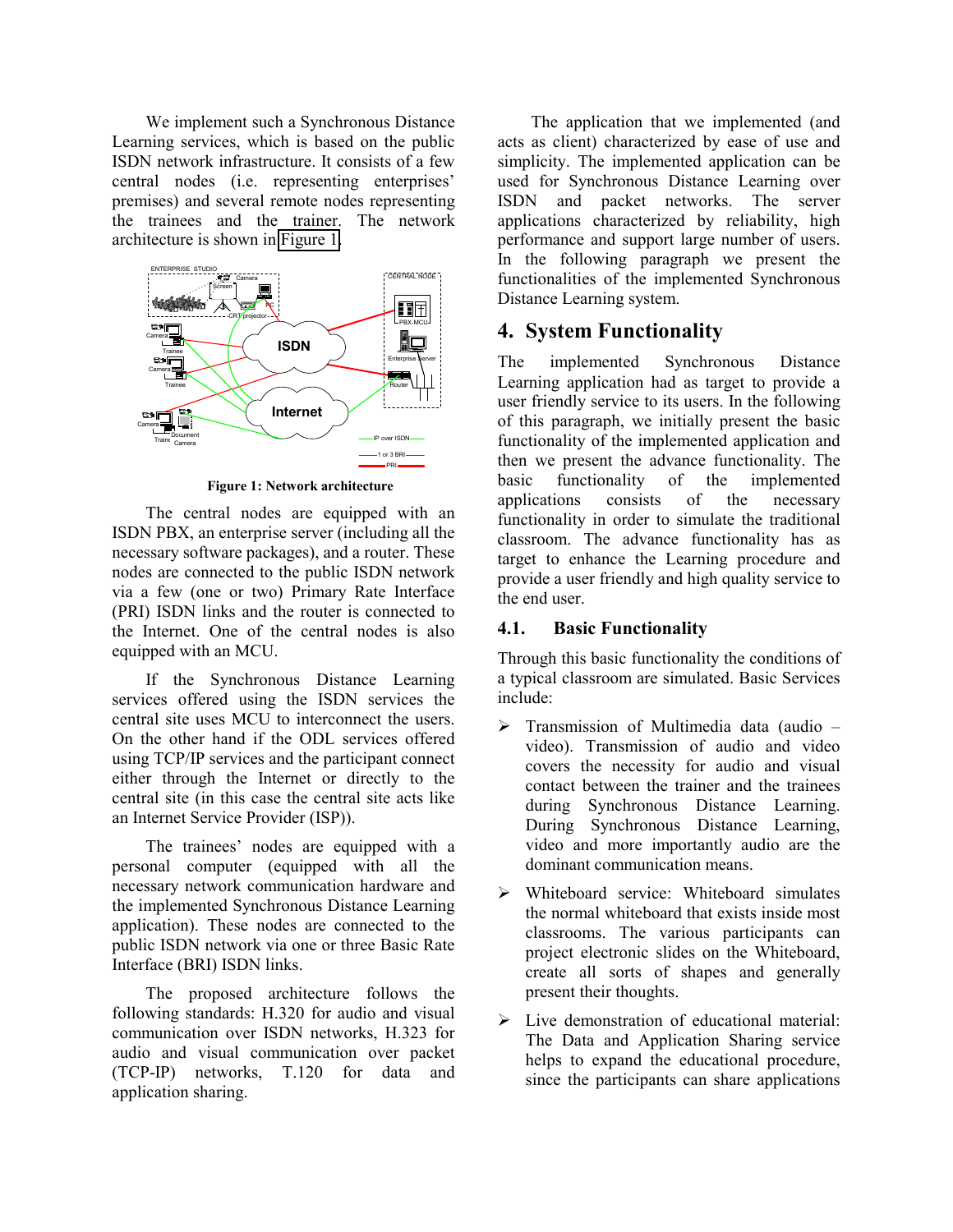and remotely cooperate as if they were in the same physical room.

- > Chat: This service is used so that the participants can communicate with each other and also place questions to their trainer during the presentation.
- $\triangleright$  File Sharing: This service allows participants to exchange files during the Synchronous Distance Learning.

Audio and video transmission is covered by a number of international standards (Η.320, Η.323 etc.), which ensure interoperability between products from different vendors. For Chat, Whiteboard, File Sharing and Data and Application sharing there is a number of international standards like T.120, which ensure interoperability between products from different vendors.

#### **4.2. Advanced Functionality**

Advanced functionality aims at increasing the quality of the Synchronous Distance Learning and aims at improving user friendliness. Advanced Services include:

- $\triangleright$  Educational procedure control: This service is only be available to the trainer and not the trainee. It includes:
	- Chair Control: The trainer has absolute control of who is going to speak next. Whenever a trainee wants to speak, he has to ask the trainer first. The trainer can choose whether the request will be accepted, and he can reclaim it anytime.
	- The trainer can approve or deny trainee requests for the speech.
	- **Exchange of written messages can be** used as a communication means before the speech is granted.
	- The trainer can determine if he will accept interruptions during the lesson.
- $\triangleright$  Automatic Sharing: The trainer can choose a file and this file is automatically executed (with the appropriate program based on its extension, using the information in the Windows registry) and then shared. This

functionality is especially helpful to new and less experienced users.

- $\triangleright$  Lesson choice: When the trainees are connected to the service they can choose one of the available lessons at that given time, and they are automatically connected to the chosen lesson. This service is implemented using the MCU functionality for choosing a session. We have therefore the capability of hosting a number of concurrent lessons, with the upper limit determined by the MCU capabilities.
- Use of local PTZ (Pan Tilt Zoom) camera: The application offers the capability of handling the local PTZ camera and focusing it on predetermined spots (e.g. where trainees are or on specific spots on a slide). This functionality is based on the Η.281 standard for PTZ Camera Control, and is available for both the trainee and the trainer.
- Use of remote PTZ (Pan Tilt Zoom) camera: The application offers the capability of handling the remote PTZ camera and focusing it on predetermined spots (e.g. where trainees are or on specific spots on a slide). This functionality is based on the Η.281 standard for PTZ Camera Control, and is available only for the trainer.

## **5. Chair Control**

The chair control is an important component of all Synchronous Distance Learning applications. Unfortunately, today in the market there is not a chair control solution, which can be used in all the network environments (ISDN and IP) independently of the equipment, which is used. In ISDN networks (and H.320 videoconference), the H.243 chair control standard exits but not all the available MCU in the market support H.243. In IP networks (and H.323 videoconference) there is not a wide acceptable standard for chair control and each MCU developer uses its own proprietary (in most cases web based) mechanism for chair control.

In order to overcome the above limitation, we implement a new innovative chair control mechanism for our Synchronous Distance Learning application. The innovated aspect of the implemented chair control mechanism is that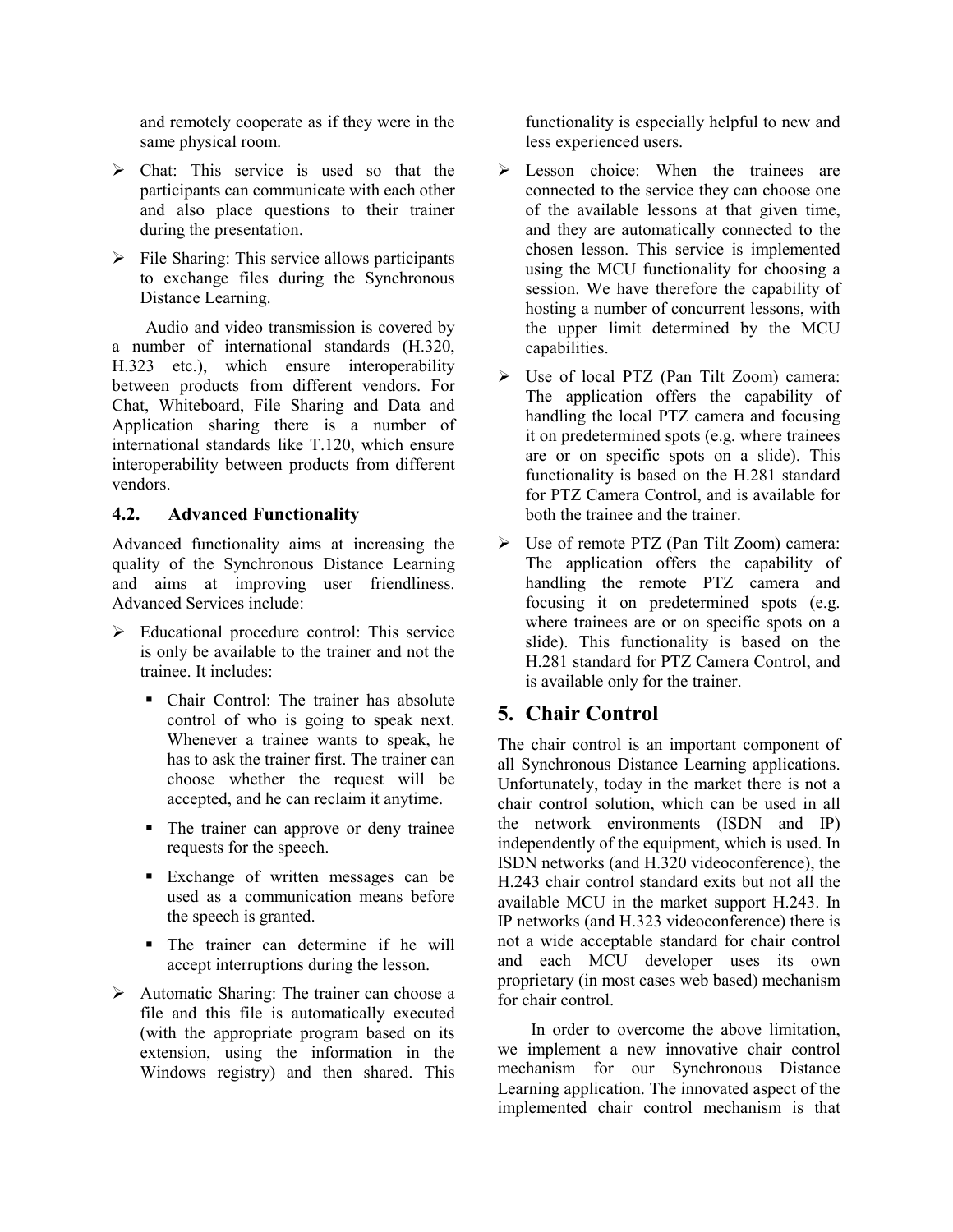supports all the networks which is used today for videoconference (ISDN/H.320, IP/H.323, others) and does make any assumption for the MCU which is used(like H.243 or any other chair control mechanism) except that the MCU is supporting voice activated video changes (which is common functionality of all the available MCUs). The implemented Synchronous Distance Learning application supports both the H.243 chair control standard (for use during H.320 lessons) and the new innovative implemented chair control (for use in all cases, H.320, H323, other).

In order to implement the chair control mechanism, we have utilized the data channel in order to transmit the messages of our mechanism. A message consists of its message type and probably some message data. Data contained in a message can identify a participant in the conference, or contain some message-specific data. There are 9 types of messages:

- $\triangleright$  Mute: used to mute one or more trainees. If it contains no data it is considered to mean<br>"mute all". Otherwise it contains "mute all". Otherwise it contains identification for a specific trainee that is to be muted. This message is always broadcasted, so that each participant knows the states of all others.
- $\triangleright$  Unmute: used to unmute one or more trainees. If it contains no data, it is considered to mean "unmute all". Otherwise it contains identification for a specific trainee that is to be unmuted. This message is always broadcasted, so that each participant knows the states of all others.
- $\triangleright$  Speech: sent by a trainee who requests permission to speak and it is broadcasted to every trainee in the conference. Its data contain the reason why the trainee wants to speak (if given).
- $\triangleright$  DelegateData: sent by the trainer to another trainee to notify that the current trainer is releasing chairmanship (and becomes trainee) and handing it over to the new trainee (which becomes the new trainer). Upon the reception of this message, the application, at the side of the trainee selected to become trainer, obtains full trainer functionality.
- $\triangleright$  Forced: this message is broadcasted by the trainer whenever a participant's video is forced, in order to notify everybody who is the forced participant. When the application receives such a message, it mutes sound from the local participant (except if the local participant is the participant whose video is going to be forced) so that the voice activating feature of the MCU starts sending the forced video. The data part of the message contains identification of the participant whose video will be forced.
- Unforced: sent to everyone to notify that nobody's video is forced any more.
- $\triangleright$  MutedInfo: sent by the trainer of a lesson whenever a new trainee joins the conference to inform the new trainee about the trainees, in the lesson, that are currently muted. The data of this message contain pairs of trainee's identification –trainee's state (muted or not).
- $\triangleright$  CommentInfo: sent by the trainer of a lesson whenever a new trainee joins the lesson to transmit to the new trainee a previous speech request by some participant, along with the requesting trainee's comments. The trainer will send to the new trainee as many CommentInfo messages as the number of speech requests that the trainer has stored.
- $\triangleright$  ForcedInfo: sent by the trainer of a conference to a new trainee in order to inform the new trainee whose video is forced. (if such a trainee exists). The data of this message contain the identification of the forced participant.

Identification of a participant is made based on both the name (ISDN case) and the IP address (IP case).

[Figure 2](#page-5-0) illustrates the basic functionality for some of the messages. When a trainee enters the conference, the conference trainer is responsible for updating the new trainee with the information exchanged while he was absent. This is achieved with the MutedInfo, CommentInfo and ForcedInfo messages. Whenever a trainee has something to say he requests permission (Speech message) from the trainer. The trainer has the option of accepting or rejecting the request. If the trainer accepts the request, a force message is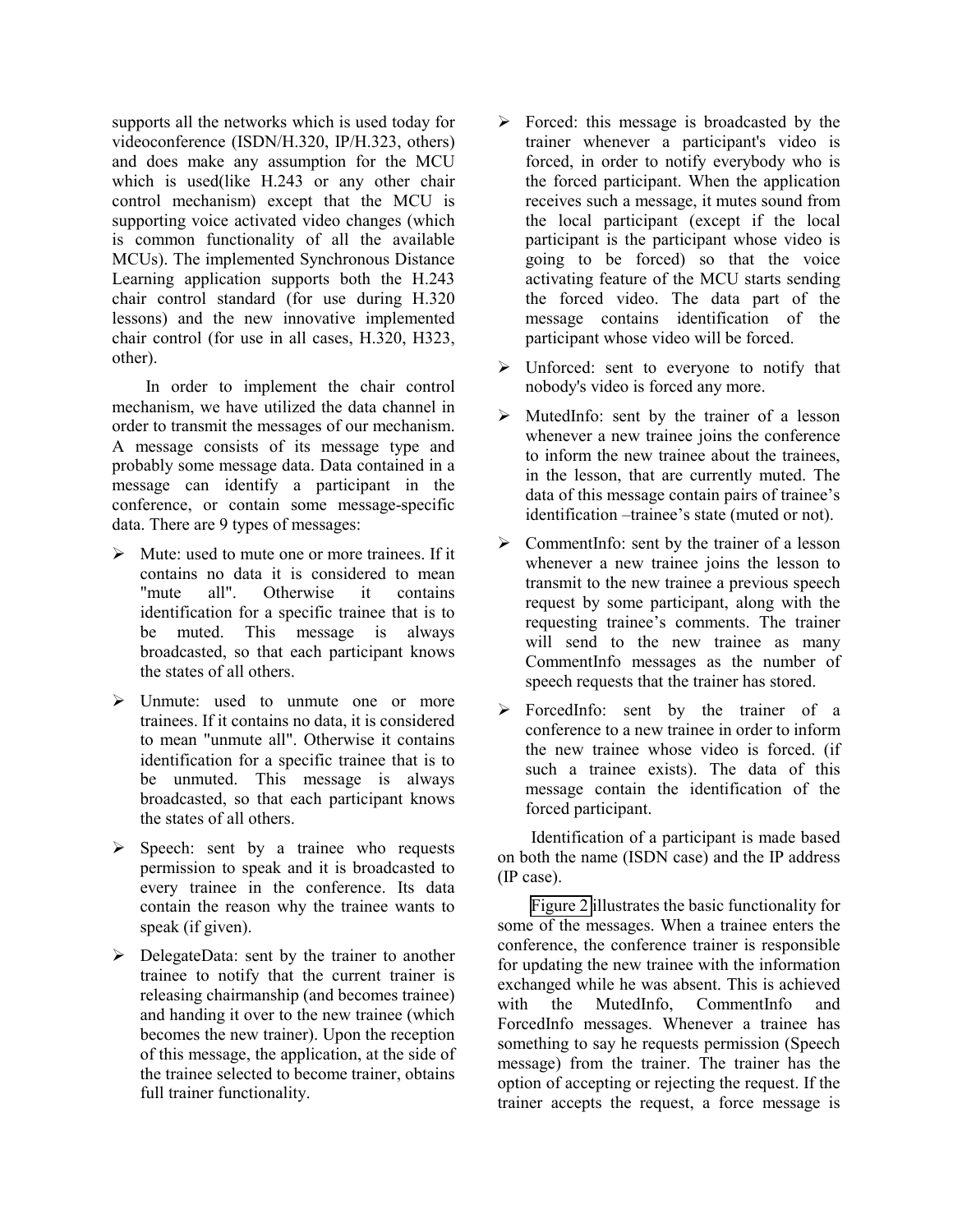<span id="page-5-0"></span>sent to all trainees and the requesting trainee's video is seen by everybody in the conference. After a while the trainer can send an Unforce message, and the trainee's video is no longer imposed on all participants.



**Figure 2: Messages exchanged between trainertrainees** 



**Figure 3: State transitions** 

Figure 3 shows the state transitions and explains the use of the three final messages, the Mute/Unmute pair and Delegate. Whenever a trainee receives a Mute message, the microphone is muted and the trainee can no longer be heard by the other participants. This is inversed whenever the trainee receives an Unmute message. Both of these messages come from the conference trainer. Finally, the Delegate message is used to transfer conference trainer's rights between participants. If a trainee receives a Delegate message, then the trainee can accept the control of the conference and becomes trainer. The trainer that sends the Delegate message loses the control he previously had (and becomes a trainee), so that at a given time point there is exactly one conference trainer, which controls the lesson.

## **6. System Implementation**

For the implementation of the Synchronous Distance Learning application we use the VDK 4.51 software development kit from the VCON company [\(\[10\]\)](#page-6-0). The programming environment was Microsoft C++  $6.0$  [\(\[11\]\)](#page-6-0).



#### **Figure 4 The Synchronous Distance Learning Application**

The implemented application has the following technical characteristics:

- Supports Distance Learning over ISDN networks (point to point or multipoint with the use of H.320 MCU) based on H.320 standard with the use of one BRI connection (128Kbps) or with the use of three BRI connections (384Kbps).
- $\triangleright$  Supports Distance Learning over IP networks (point to point or multipoint with the use of H.323 MCU) based on H.323 standard. The implemented application support videoconference up to 1.5 Mbps bandwidth for high quality distance education.
- $\triangleright$  Support of QoS characterizes over IP networks. The implemented application support DiffServ and IP Precedence.
- $\triangleright$  Support of data and application sharing based on T.120 standard.